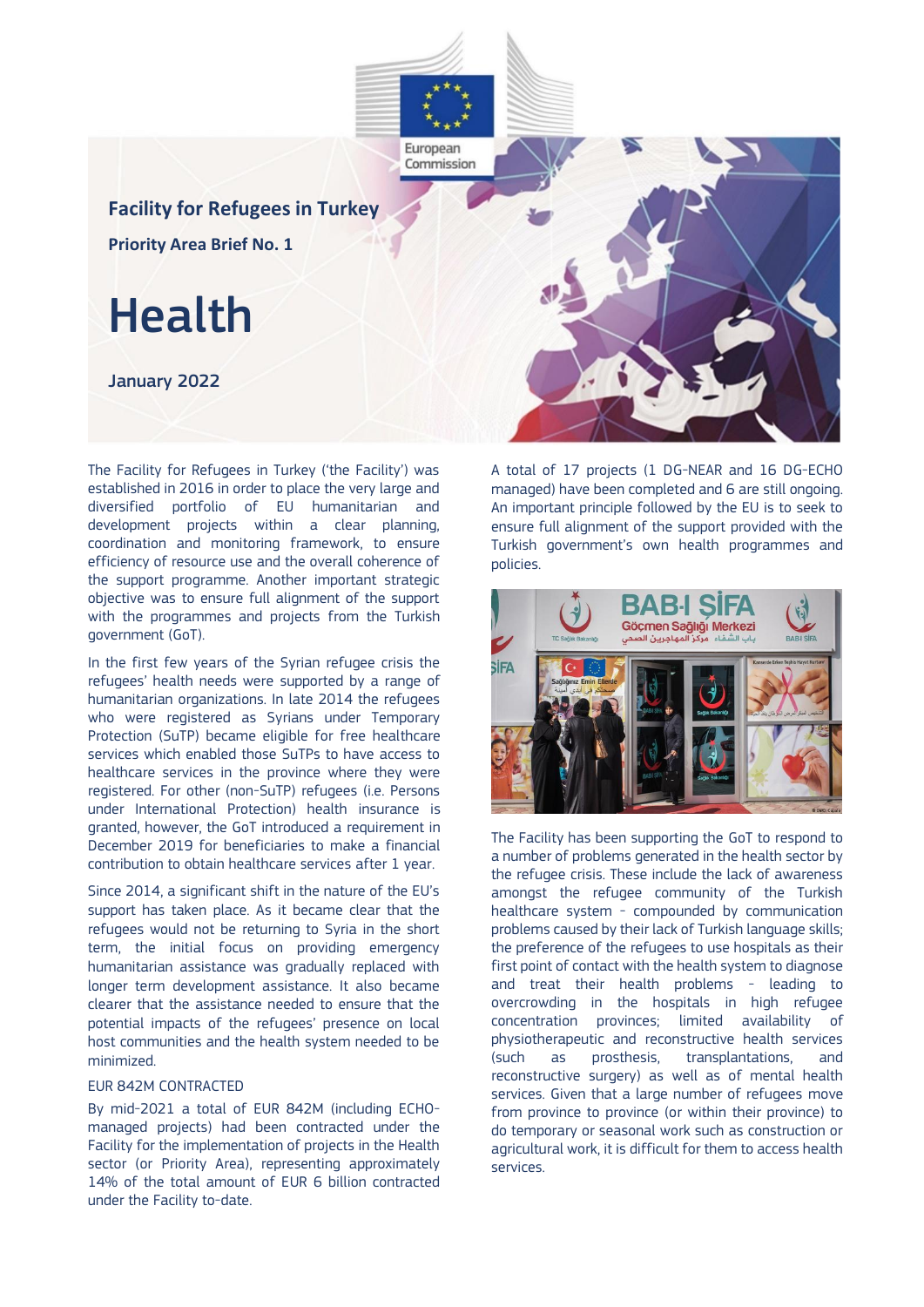

The fact that they are only eligible to receive emergency and pandemic healthcare services outside of their province of registration accentuates this problem.

THE STRATEGY IS TO ENSURE QUALITY HEALTH SERVICES FOR EVERYONE

The Facility's healthcare support strategy aims to ensure that refugees obtain quality health services in line with their needs, while simultaneously maintaining the level and quality of healthcare provision to the local host communities. Whilst the strategy is focused mostly

on increasing the availability and accessibility of primary healthcare services in the provinces where the concentration of refugees is greatest (approximately 29 provinces) it also seeks to reinforce secondary healthcare services. An additional and critically important objective is to improve the refugee population's health-seeking behaviours through health promotion and health literacy trainings. The strategy being implemented by the Facility is summarized in the figure below:



### *The Facility's Health Support Strategy*

The approach taken and results obtained to-date in the implementation of the two main strands of the Health Priority Area strategy represented by Intermediate Outcomes 1 and 2 are presented below:

## **1. Improving access to quality healthcare services**

### **1.1. Primary Healthcare Services Provision**

The major primary healthcare support programme supported by the Facility is SIHHAT (Healthcare Services Provided for the Syrian Population Under Temporary Protection), which entered its second phase (SIHHAT II) this year. The project has now established and is operating 180 Migrant Health Centres (MHCs) (out of a total target of 190) across the 29 focus provinces. The MHCs provide a range of primary healthcare services including reproductive healthcare (ante and post-natal care) and immunization services. Of these, 48 provide a set of more specialized services over and above the

normal primary healthcare services in order to help alleviate the pressure on local hospitals (e.g. internal medicine; gynaecological; paediatrician; dental care and psycho-social support). They also have vehicles to enable them to provide mobile health services. Whilst the outbreak of the COVID-19 pandemic in early 2020 led to a large reduction in the use of the MHCs on a walk-in basis, the Facility monitoring system has found that whereas refugees used to use the hospitals as their primary source of healthcare they have now shifted to using primary healthcare clinics, thus adapting to the Turkish system. Providing COVID-19 vaccine in the MHCs also accelerated this process.

Under the Facility supported SIHHAT project, 180 Migrant Health Centres (MHCs) have been operating in 29 high refugee concentration provinces, 48 of which provide additional specialized health services.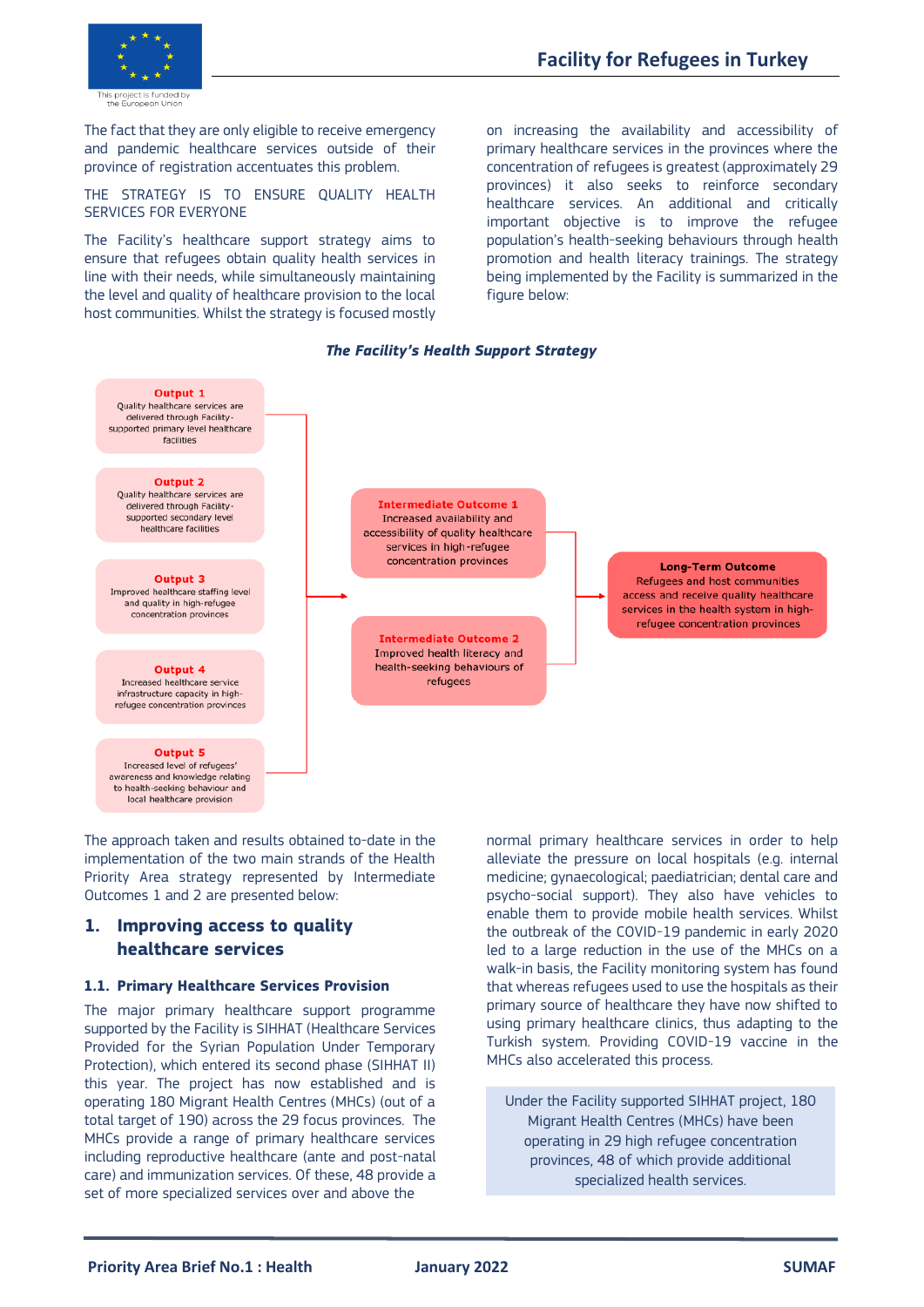



Increasing numbers are also registering with local Family Health Centres, which is a further indicator of integration into the Turkish healthcare system. Almost 1 million refugees are now registered in Family Health Centres.

Primary healthcare service provision is also being strengthened in rural areas and to temporary agricultural settlements through the provision of mobile services that target both refugees and host communities. The mobile cancer screening services established under SIHHAT I are also being continued under SIHHAT II.

Survey data shows an increase in refugee utilization rates of health services<sup>1</sup> and focus group discussions with beneficiary groups conducted in multiple Facilityfocus provinces consistently indicate a high level of refugee satisfaction with the level of accessibility and quality of primary healthcare services - thus indicating the success of the Facility-supported projects. Additionally, the data on the proportion of women who have an unmet need for reproductive health services shows a significant reduction over the life of the SIHHAT I project.

By the end of 2020 the Facility had supported 97% of pregnant refugee women to receive one or more antenatal care consultations; 58% of new mothers to receive at least one postnatal care consultation and almost 5 million vaccination doses have been provided to refugee children.



## **1.2. SECONDARY HEALTHCARE SERVICES PROVISION**

The Facility's support to secondary healthcare provision has consisted of a range of different types of investment. These include the construction of two state hospitals - one in Kilis province and the other in Hatay province. Both are now nearing the construction completion phase.

Secondly, the Facility has supported the upgrading of 543 secondary healthcare facilities with sophisticated medical equipment to enhance their diagnostic and treatment capabilities. Additionally, 10 MoH (Ministry of Health)-operated Community Mental Health Centres (CMHCs) have been supported under SIHHAT whilst several other Facility-funded projects have supported the operation of 8 NGO-run mental health clinics.

Finally, one of the most significant areas of support to the provision of hospital services in the focus provinces has been the training and supply of 1,128 Bilingual Patient Guides<sup>2</sup> to enable refugees to be supported with interpretation services for their consultations with Turkish healthcare professionals.

In the second half of 2020 the Facility enabled approximately 3.6 million hospital consultations to be made by refugees in the Facility-focused provinces and over 156,000 Syrian refugees were treated as in-patients in public hospitals.

## **1.3. STRENGTHENING HEALTHCARE SYSTEM STAFFING**

By the end of 2020 almost 3,900 healthcare staff had been employed with the support of the Facility - most of which were contracted under the SIHHAT project. Almost half of these were Bilingual Patient Guides, 20% were doctors and the rest were nurses, midwives, psychologists, social workers and paramedical staff. Also by December 2020 almost 2,900 healthcare workers had been trained to be able to work in the migrant health centres in the Facility's focus provinces - most of whom were Syrian. Once the pre-deployment theoretical and practical training is completed the SIHHAT project provides additional in-service training. Training has also been provided to Turkish staff working in the MoH to enable them to adapt their service delivery approaches to the particular needs of the refugee population.

The Facility had supported the training of over 10,500 healthcare workers by the end of 2020.

## **1.4. INFRASTRUCTURE DEVELOPMENT**

In addition to the construction of two state hospitals in Kilis and Hatay (mentioned above), 113 hospitals were supported with medical equipment and 430 ambulances and 102 mobile health service vehicles were supplied in late 2020. Under a new project financed as part of the current (second) tranche of funding, the Facility will support the construction of 65 new MHCs and the refurbishment of 52 more. Additionally, it will support the upgrading/refurbishment of 110 post-operative rehabilitative care (PTR) units in hospitals

<sup>1</sup> SIHHAT survey data indicates that this rate increased from 71% in 2018 to 76% in 2020.

<sup>&</sup>lt;sup>2</sup> 966 Bilingual Patient Guides (BPGs) were trained, 1,128 BPGs were employed. These figures do not include those who were separately reported as Translator/Interpreter.